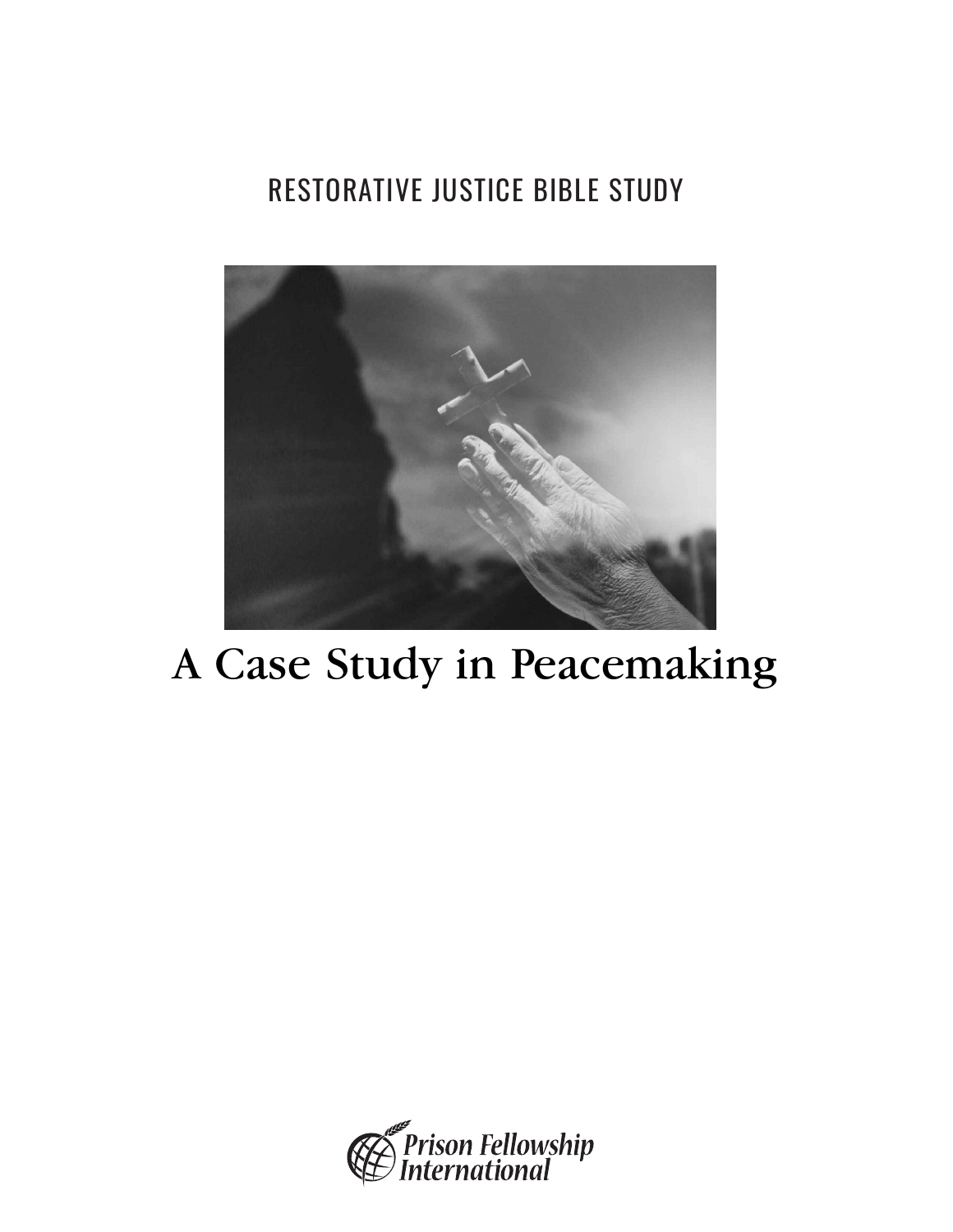## A Case Study in Peacemaking

#### **Matthew 5:9**

Blessed are the peacemakers, for they will be called sons of God.

#### **Matthew 5:23, 24**

<sup>23</sup>Therefore, if you are offering your gift at the altar and there remember that your brother has something against you, <sup>24</sup>leave your gift there in front of the altar. First go and be reconciled to your brother, then come and offer your gift.

*(New International Version)*

#### **Overview of the Theme for the 2003 Bible Study**

Peacemaking can be described as a set of principles, strategies, and actions aimed at settling conflict between individuals or groups at odds with each other. Peacemaking can be accomplished by the parties in dispute, but often it involves the assistance of a neutral "third" party mediator.

In current thought and practice, many distinguish between peacemaking, peacekeeping, and peacebuilding. Peacekeeping involves simply interposing some kind of barrier (whether nonaligned troops or a physical divide) to prevent hostile parties from interacting and antagonizing each other. Peacebuilding – more future-oriented – refers to programs and activities designed to foster reconciled, normal relations between former antagonists.

For our purposes, we ought to envision peacemaking as intrinsically including peacebuilding. That is, true and effective peacemaking genuinely settles or ends a conflict between disputing parties. Yet it also strengthens attitudes, conditions, and behaviors that yield strong, durable relationships between people.

This robust sense of peacemaking fits well with the Biblical theme of peace in both the Old and New Testaments. The ideal of peace and hope for peace – *shalom* – figure prominently in the Old Testament. *Shalom* certainly means an absence of conflict (peacemaking). Yet it goes beyond to signify the fullness of life God intends for his creatures. This life will be vibrant and harmonious with material well-being and good and right relationships between people (peacebuilding).

Likewise, the Greek word for peace – *eirene* – occurs frequently in the New Testament. Jesus gives peace within individuals and makes peace between people. Standard greetings and closings in New Testament letters convey hopes and prayers for peace. The practice of peaceful, love-infused relationships between fellow believers is one of the highest virtues for Christian life and community.

#### **Suggestions for Using this Study Guide**

Each lesson in this guide begins with a Scripture passage to read and consider. Along with Scripture, we will find a brief meditation on the particular study topic to read, ponder, and apply. We will also find related questions to assist in reflecting on and applying the topic.

The lessons in the study guide (Scripture passages, meditation, and questions) can be used either as an individual or as part of a group. Here are a few ways to use the study guide:

- Daily devotional
- Training with staff, volunteers, or board members
- Bible study in prison
- Study or information session with local churches, student groups, or Christian professionals
- Study or information sessions for Christian prison personnel and justice officials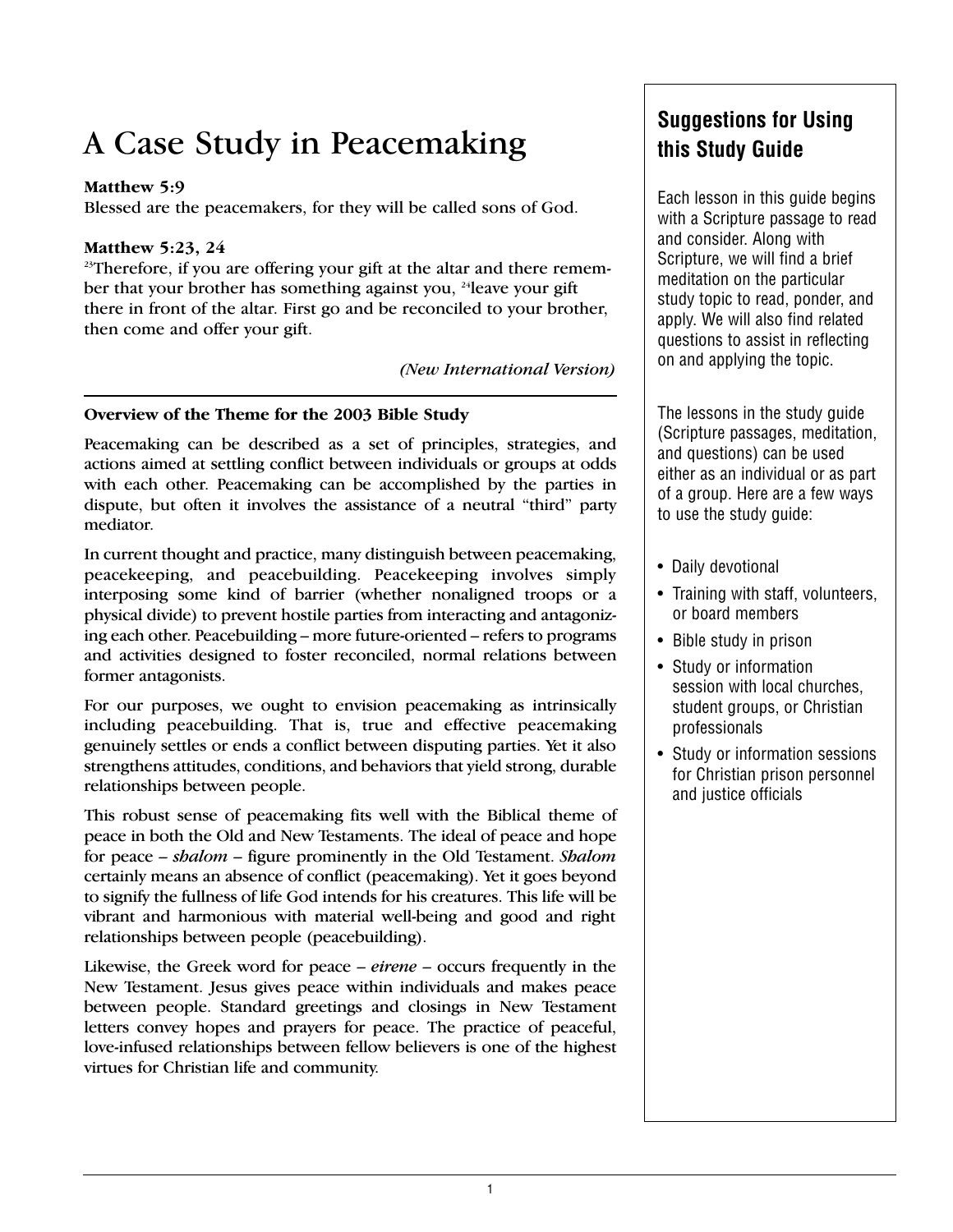In a world wracked with much conflict, from the relatively minor to the quite extreme, peacemaking is vital. For followers of Jesus, peacemaking rises to the level of a calling. God's kingdom is a place of *shalom*. Jesus built on this when he said, "Blessed are the peacemakers." We cannot look away from conflict as if it does not exist or does not concern us. Faithfulness to Jesus involves living and seeking peace in a world so often veering into conflict.

For true and effective peacemaking, several key components must come together. Through reflection on Paul's letter to Philemon in the New Testament, as well as exploration of particular topics and questions for personal consideration or group discussion, we will examine these components. The lessons in this study, then, cover the following.

- Lesson 1: Philemon
- Lesson 2: The Importance of Community
- Lesson 3: Empowering the victim
- Lesson 4: Restoring the Offender
- Lesson 5: Healing the Wounds

See, e.g., information from the Conflict Research Consortium at the University of Colorado, USA: http://www.colorado.edu/conflict/peace/treatment/peacemkg.htm.

| Notes: |  |
|--------|--|
|        |  |
|        |  |
|        |  |
|        |  |
|        |  |
|        |  |
|        |  |
|        |  |
|        |  |
|        |  |
|        |  |
|        |  |
|        |  |
|        |  |
|        |  |
|        |  |
|        |  |
|        |  |
|        |  |
|        |  |
|        |  |
|        |  |
|        |  |
|        |  |
|        |  |
|        |  |
|        |  |
|        |  |
|        |  |
|        |  |
|        |  |
|        |  |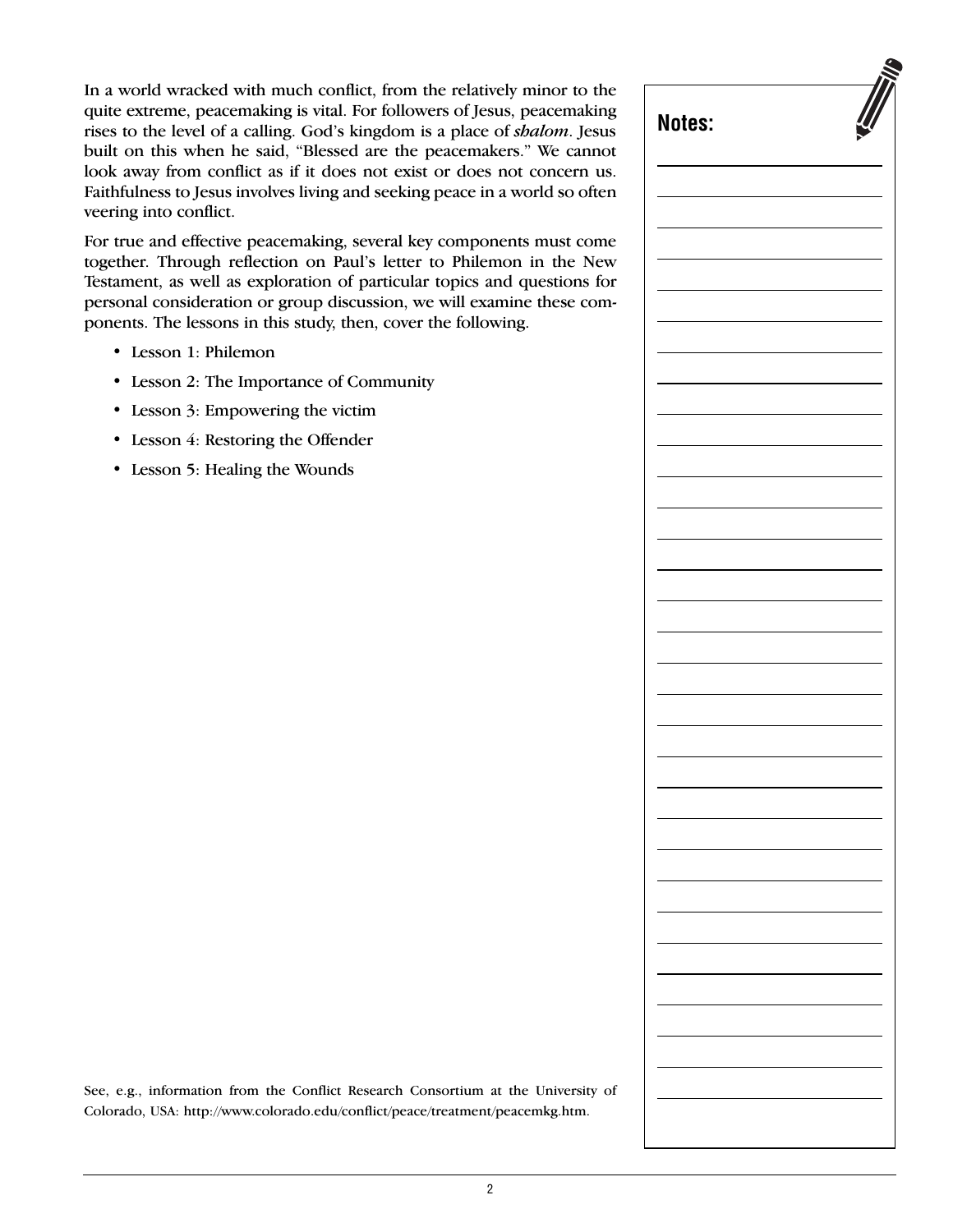#### **LESSON 1:** Philemon

#### **Philemon**

1 Paul, a prisoner of Christ Jesus, and Timothy our brother, 2 To Philemon our dear friend and fellow worker, to Apphia our sister, to Archippus our fellow soldier and to the church that meets in your home: <sup>3</sup>Grace to you and peace from God our Father and the Lord Jesus Christ. <sup>4</sup>I always thank my God as I remember you in my prayers, <sup>5</sup>because I hear about your faith in the Lord Jesus and your love for all the saints. I pray that you may be active in sharing your faith, so that you will have a full understanding of every good thing we have in Christ. 7 Your love has given me great joy and encouragement, because you, brother, have refreshed the hearts of the saints. 8 Therefore, although in Christ I could be bold and order you to do what you ought to do, <sup>9</sup>yet I appeal to you on the basis of love. I then, as Paul – an old man and now also a prisoner of Christ Jesus – <sup>10</sup>I appeal to you for my son Onesimus,\* who became my son while I was in chains. <sup>11</sup>Formerly he was useless to you, but now he has become useful both to you and to me. 12 I am sending him – who is my very heart – back to you. <sup>13</sup>I would have liked to keep him with me so that he could take your place in helping me while I am in chains for the gospel. 14But I did not want to do anything without your consent, so that any favor you do will be spontaneous and not forced. 15 Perhaps the reason he was separated from you for a little while was that you might have him back for good  $-$  <sup>16</sup>no longer as a slave, but better than a slave, as a dear brother. He is very dear to me but even dearer to you, both as a man and as a brother in the Lord. 17So if you consider me a partner, welcome him as you would welcome me. <sup>18</sup>If he has done you any wrong or owes you anything, charge it to me. 19 I, Paul, am writing this with my own hand. I will pay it back – not to mention that you owe me your very self. 20I do wish, brother, that I may have some benefit from you in the Lord; refresh my heart in Christ. 21Confident of your obedience, I write to you, knowing that you will do even more than I ask.<sup>22</sup>And one thing more: Prepare a guest room for me, because I hope to be restored to you in answer to your prayers. 23Epaphras, my fellow prisoner in Christ Jesus, sends you greetings. 24And so do Mark, Aristarchus, Demas and Luke, my fellow workers. 25The grace of the Lord Jesus Christ be with your spirit.

\*Onesimus means useful.

**Note:** Philemon was a wealthy man and a leader of the church. Onesimus, his slave, is thought to have stolen something, fled, and was captured. He then met Paul in prison. As a friend of both men, Paul wrote this letter to help them resolve their conflict and to repair the harm done by Onesimus.

*(New International Version)*

## **Reflection Questions:**

**1. How does Paul describe the conflict between Onesimus and Philemon? What issues, relational and otherwise, does Paul identify? What positives, relational and otherwise, does Paul highlight? How does Paul address and treat the parties involved in this problem?**

**2. What resolution does Paul propose? What do you think of Paul's proposal?**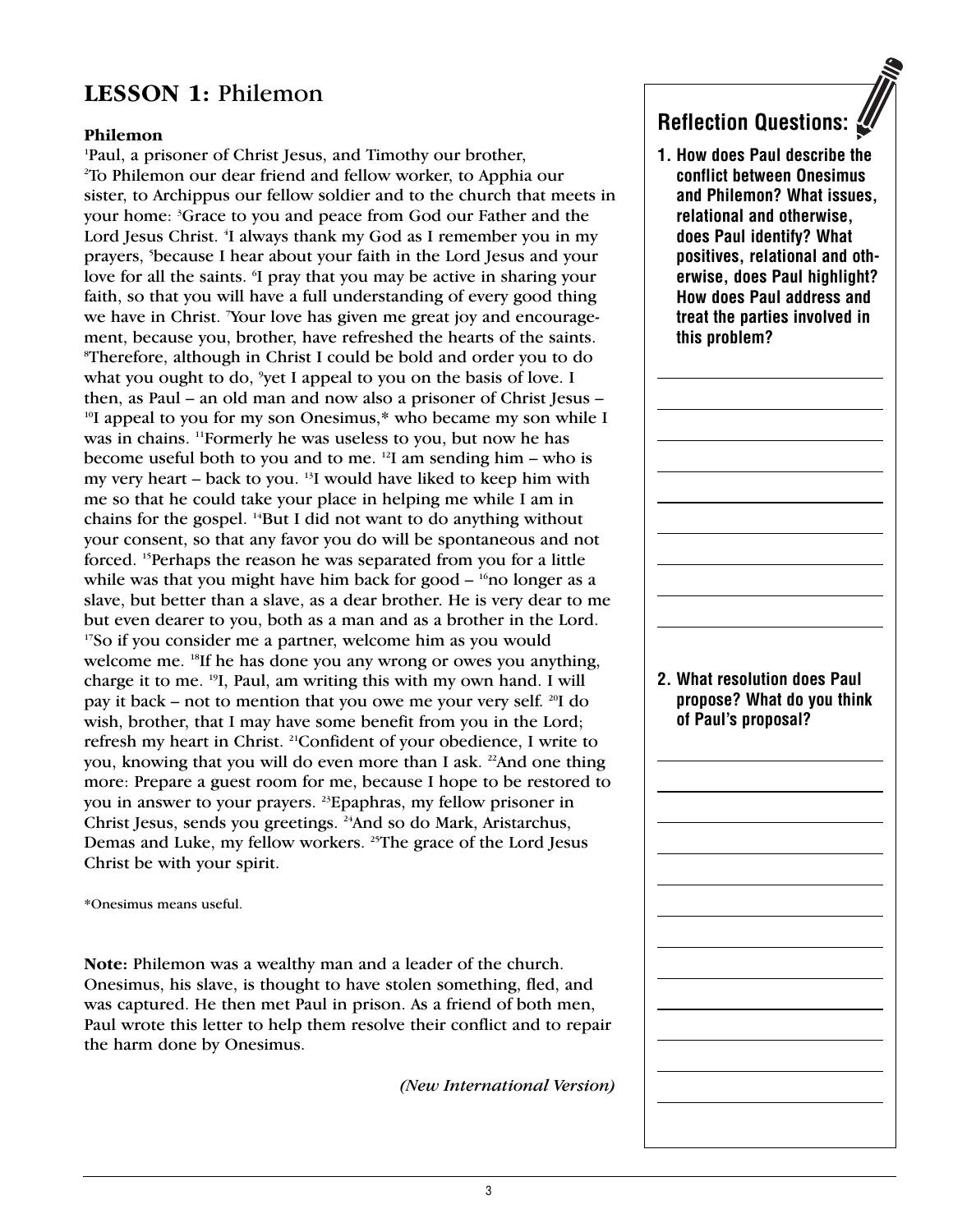As we saw in the introduction to this study, followers of Jesus are called to be peacemakers. The logical question is, "How?" Jesus blessed those who are peacemakers, yet he did not provide a program for the practice of peacemaking. How, then, can we know what to do to bring reconciliation between people who are in conflict?

Thankfully, we find one book in the Bible devoted completely to a person's attempt to bring about reconciliation between a victim and his offender. The approach reflects principles of shalom and conflict resolution that we see elsewhere in Scripture. Additionally, it shows many similarities with the contemporary movement called restorative justice.

This week we will look at the book of Philemon as a kind of case study. We will examine the way Paul approached an instance of conflict and crime in the Christian community, draw parallels between his actions and restorative justice, and consider ways in which this might help us become better peacemakers.

With all of this in mind, carefully and prayerfully read the whole of Paul's letter to Philemon two or three times. If available, you may want to use a good study Bible and other Bible resources (commentary, handbook, dictionary, etc., many of which can now be found online through the Internet). Familiarize yourself with the situation in which Paul was writing.

## **Reflection Questions:**

**3. Start to think about Paul's strategy in resolving conflict. How is it different from or similar to how your criminal justice system would address this problem? How does it compare with how you would handle conflict within Prison Fellowship?** 

**4. Below is a definition of restorative justice. How does a restorative process, as outlined here, compare to the approach that Paul took?**

**"Restorative justice is a theory of justice that emphasizes repairing the harm caused or revealed by criminal behaviour. It is best accomplished through cooperative processes that include all stakeholders. Practices and programs reflecting restorative purposes will respond to crime by:**

- **a. identifying and taking steps to repair harm,**
- **b. involving all stakeholders, and**
- **c. transforming the traditional relationship between communities and their governments in responding to crime."**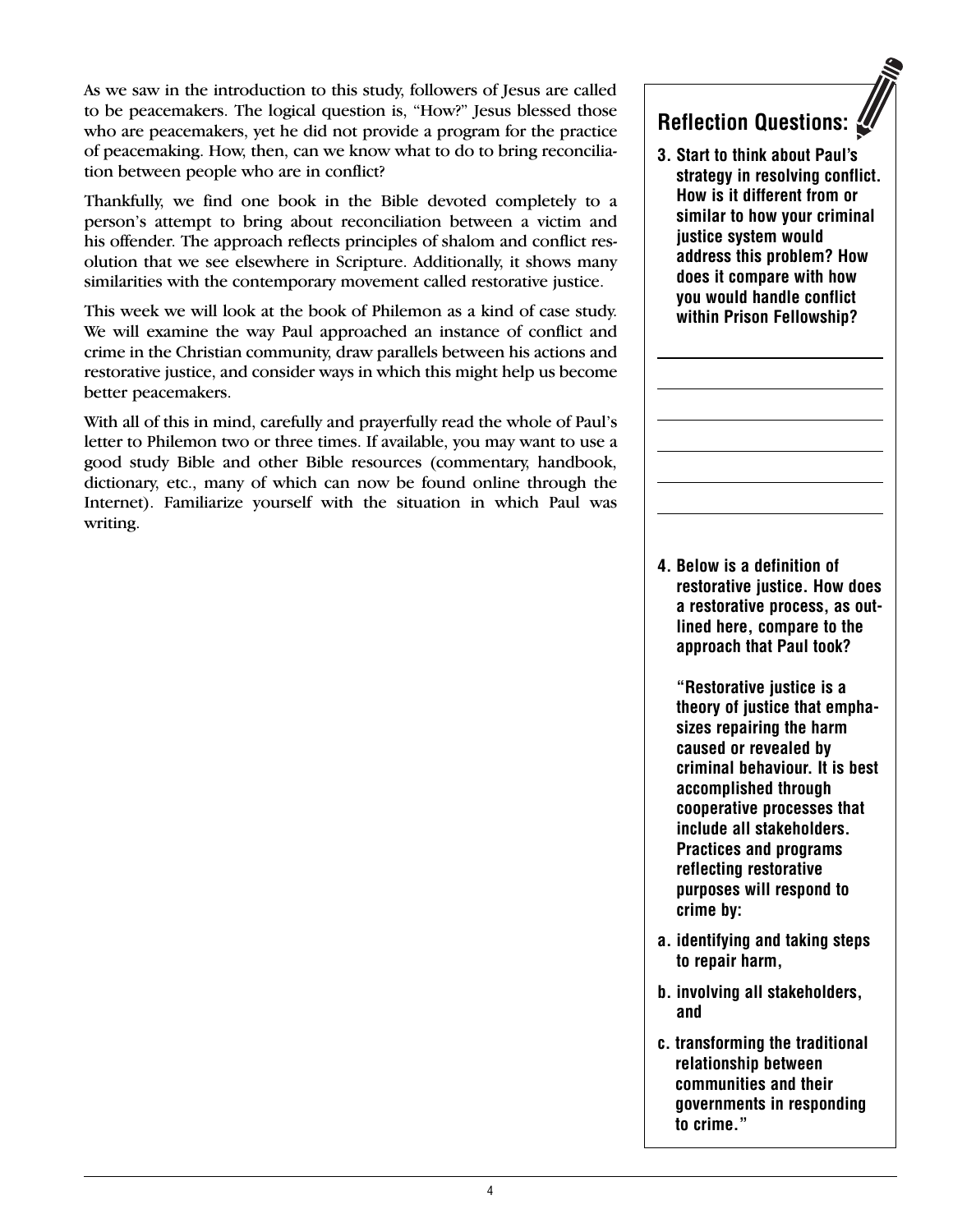## **LESSON 2:** The Importance of Community

#### **Leviticus 19:17-18**

<sup>1</sup>Paul, a prisoner of Christ Jesus, and Timothy our brother, <sup>2</sup>To Philemon our dear friend and fellow worker, to Apphia our sister, to Archippus our fellow soldier and to the church that meets in your home… <sup>23</sup>Epaphras, my fellow prisoner in Christ Jesus, sends you greetings. <sup>24</sup>And so do Mark, Aristarchus, Demas and Luke, my fellow workers

**Note:** Although this letter is named after Philemon, one of its recipients, it is also addressed to Apphia (commonly thought to be Philemon's wife), Archippus (another leader in the church), and the whole church that met in Philemon's house. It is sent from Timothy as well as Paul, and greetings are sent from Epaphras, Mark, Aristarchus, Demas and Luke.

*(New International Version)*

Some cultures emphasize uniqueness and autonomy in the life of the individual. Other cultures emphasize the importance of life in community. Jewish and Christian cultures of the first century A.D. valued the importance of the individual. Yet they also had a strong sense of the significance of the community for personal identity, for many aspects of daily life, and for interpersonal processes. We see this understanding of community in the letter to Philemon.

Paul brings many people into his peacemaking process. Although he recognizes that the conflict is primarily between Onesimus (the offender) and Philemon (the victim), he also understands the importance of community in a successful conflict resolution process.

The community is important in conflict resolution for 3 reasons.

- 1) Often, the offender has hurt the community as well as the victim. In Onesimus' case, he betrayed the trust of the entire community, as well as having broken the law by running away and stealing from Philemon. The community, therefore, needs to see the conflict being resolved for its own sake.
- 2) Both the victim's and offender's communities have influence over the victim's and offender's response to crime or conflict. For example, Apphia will probably have great influence over whether Philemon will take Onesimus back. The fact that Epaphras, Mark, Aristarchus, Demas, and Luke send their greetings lets Philemon know that they lend their support to Onesimus and that they are in favor of successful resolution. The community can have a strong influence over whether conflict or crime is resolved.
- 3) The community to which Onesimus must return needs to know that the conflict has been resolved. Even with Philemon's acceptance, Onesimus will need the encouragement of the community of believers in Philemon's house. By addressing the letter to them as well, Paul presents Onesimus' case to them and enlists their help in accepting him back.

## **Reflection Questions:**

**Think about restorative justice's emphasis on community involvement in conflict resolution.** 

**1. In what ways does Paul's involvement of the community in this dispute provide insights, perhaps even a model, for how we might engage the community in resolving problems and conflicts between people?**

**2. Do you think all conflicts should be resolved publicly? If not, which ones should and which shouldn't?** 

**3. How could community involvement make a difference in resolving a conflict of which you are aware?**

**4. How can you involve the community more in your actions as a peacemaker?**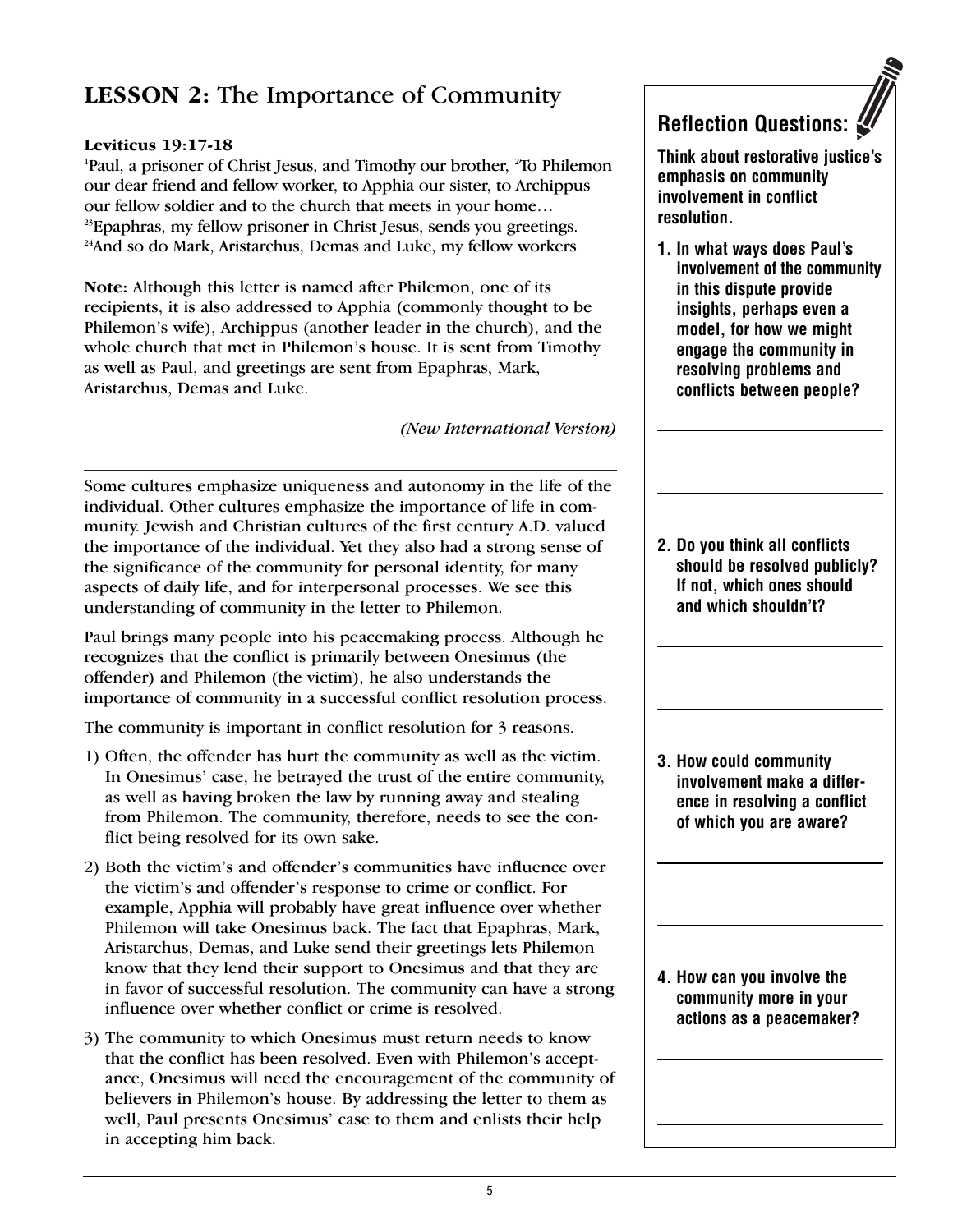#### **LESSON 3:** Empowering the Victim

#### **Philemon 4-21**

<sup>4</sup>I always thank my God as I remember you in my prayers, <sup>5</sup>because I hear about your faith in the Lord Jesus and your love for all the saints. I pray that you may be active in sharing your faith, so that you will have a full understanding of every good thing we have in Christ. 7 Your love has given me great joy and encouragement, because you, brother, have refreshed the hearts of the saints.

8 Therefore, although in Christ I could be bold and order you to do what you ought to do, <sup>9</sup>yet I appeal to you on the basis of love. I then, as Paul – an old man and now also a prisoner of Christ Jesus – <sup>10</sup>I appeal to you for my son Onesimus,\* who became my son while I was in chains. 11Formerly he was useless to you, but now he has become useful both to you and to me.

 $12$ I am sending him – who is my very heart – back to you.  $12$ I would have liked to keep him with me so that he could take your place in helping me while I am in chains for the gospel. <sup>14</sup>But I did not want to do anything without your consent, so that any favor you do will be spontaneous and not forced. <sup>15</sup>Perhaps the reason he was separated from you for a little while was that you might have him back for good  $-$ <sup>16</sup>no longer as a slave, but better than a slave, as a dear brother. He is very dear to me but even dearer to you, both as a man and as a brother in the Lord.

<sup>17</sup>So if you consider me a partner, welcome him as you would welcome me. 18If he has done you any wrong or owes you anything, charge it to me. 19 I, Paul, am writing this with my own hand. I will pay it back – not to mention that you owe me your very self. 20I do wish, brother, that I may have some benefit from you in the Lord; refresh my heart in Christ. <sup>21</sup>Confident of your obedience, I write to you, knowing that you will do even more than I ask.

\*Onesimus means useful.

*(New International Version)*

Robust and effective peacemaking will, to the extent possible, include all the relevant parties in a dispute, conflict, or crime. We have seen in the previous lesson how the community should and can be brought into the peacemaking process. The aggrieved person or victim should also be vitally and respectfully integrated into any peacemaking initiative.

However, in criminal justice the needs of victims are often lost sight of because of the system's focus on offenders. Additionally, friends and relatives of victims often feel uncomfortable around them and do not know how to respond. They do not know what to say or how to help. Some people cope by trying to find some fault with victims' behavior or by making victims feel that they should just move on with their lives. For this reason, victims can come to feel alienated even from friends and family members around them. They feel that they will be stigmatized if they cannot "get over it" and become like they were before the crime took place. The entire situation – from the act of crime through



**1. Looking closely at today's passage, can you identify specific ways in which Paul leads Philemon to a position of responsible control and decision-making in the conflict over Onesimus? What can we learn from Paul about how to deal well with people who have been aggrieved or victimized?**

**2. Can you think of any other Bible passages that talk about empowering victims?**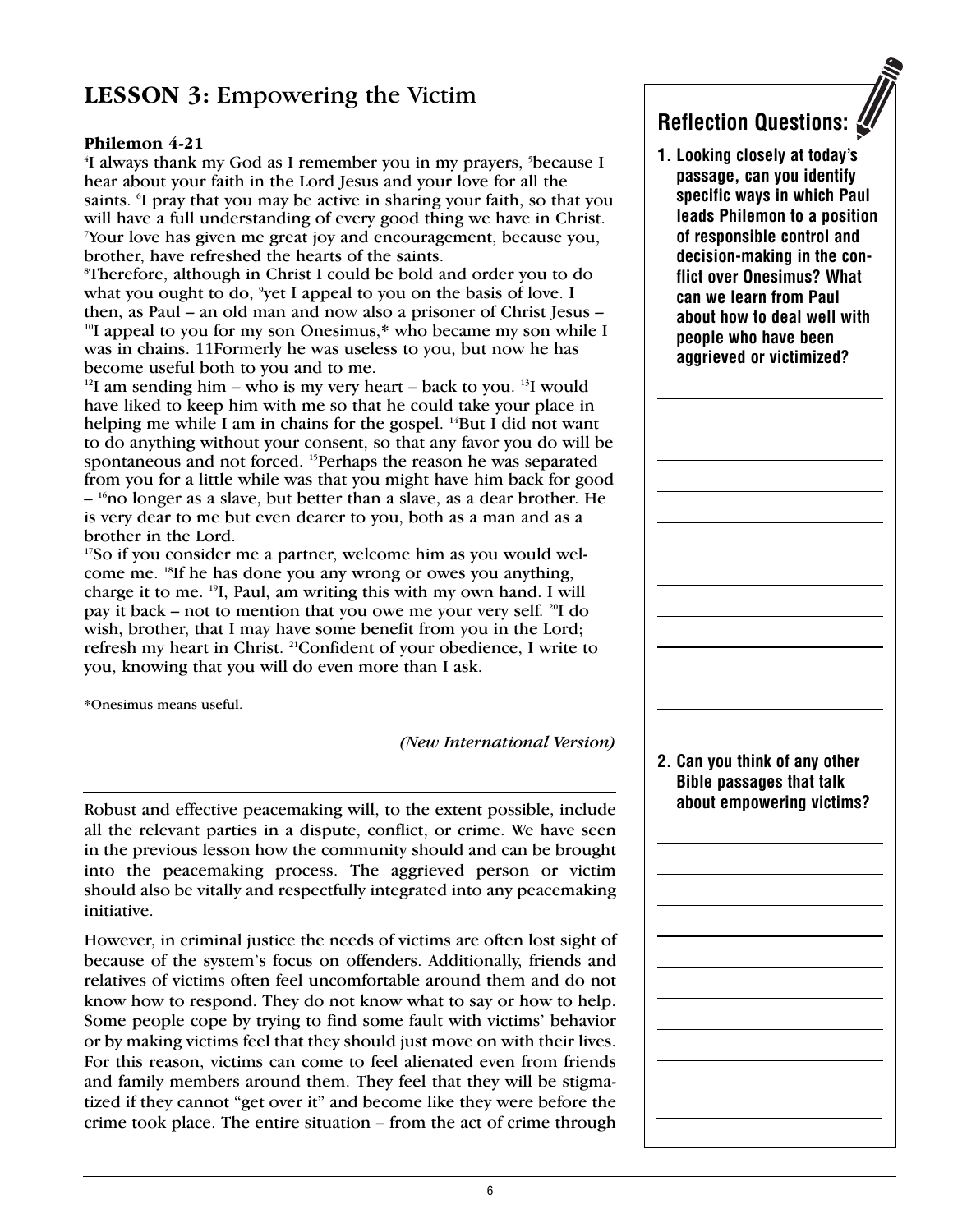the criminal justice process and well beyond – can leave victims feeling diminished, disgraced, and powerless.

It is clear, however, that Paul does none of the above. He never blames Philemon, but instead acknowledges that Philemon has been wronged (v.18). He continues to treat him as a friend and brother (vv. 4-7). And he encourages Philemon to deal with the crime head-on (vv. 14-18).

Paul is clear that he has the authority and the right to command Philemon (the victim) to take Onesimus back. Instead, however, he gives Philemon the choice, realizing that a willing and empowered reconciliation is far more powerful than a reconciliation agreed to by a reluctant and demeaned victim (v.14).

# **Notes: 4. Do you know any victims of crime or conflict? How can you, as a peacemaker, empower them in a Godly way?**

**Reflection Questions:**

**3. Go back to Monday's study and look at the definition of restorative justice. Compare the passages you just found with restorative justice ideals. How are they similar and** 

**different?**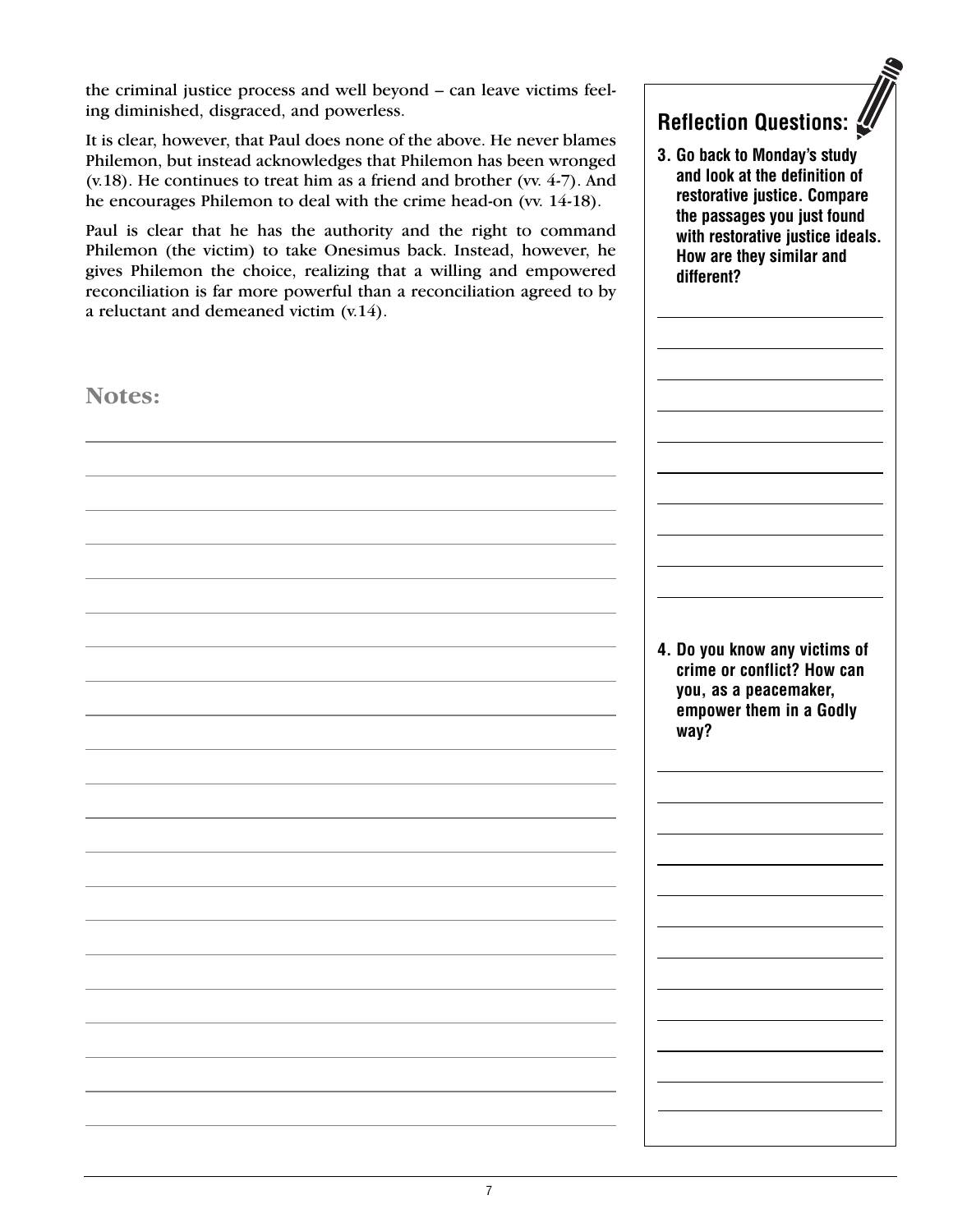## **LESSON 4:** Restoring the Offender

#### **Philemon 10-19**

<sup>10</sup>I appeal to you for my son Onesimus,\* who became my son while I was in chains. 11 Formerly he was useless to you, but now he has become useful both to you and to me.

 $12$ I am sending him—who is my very heart—back to you.  $13$ I would have liked to keep him with me so that he could take your place in helping me while I am in chains for the gospel. <sup>14</sup>But I did not want to do anything without your consent, so that any favor you do will be spontaneous and not forced. <sup>15</sup>Perhaps the reason he was separated from you for a little while was that you might have him back for good – <sup>16</sup> no longer as a slave, but better than a slave, as a dear brother. He is very dear to me but even dearer to you, both as a man and as a brother in the Lord.

17 So if you consider me a partner, welcome him as you would welcome me. <sup>18</sup>If he has done you any wrong or owes you anything, charge it to me. 19 I, Paul, am writing this with my own hand. I will pay it back – not to mention that you owe me your very self.

\*Onesimus means useful.

*(New International Version)*

If, as we have seen, communities and victims are integral to any process of peacemaking when there is a conflict or crime, certainly offenders must be properly included as well. This is not to say offenders should be the center or focus of the process, as too often is the case in the criminal justice system, to the detriment of proper attention to and inclusion of communities and victims. It is to say there should be good and right ways to deal with offenders and bring them into the process to the improvement of all relevant parties, including offenders themselves.

In most criminal justice processes, offenders are defined by their offenses and seen as useless. It is clear, however, that Onesimus' crime is seen as only a small part of who he is. Paul acknowledges Onesimus' wrongdoing and is careful to make sure that Philemon receives recompense for his injuries (v. 18). Yet Paul's focus is on Onesimus as a beloved son and brother. He emphasizes the fact that Onesimus now has a purpose in life much more significant than that of a slave (vv. 15-16).

All offenders need to understand their dual identity: as someone who has committed a crime and must, therefore, be held responsible for it; but also as someone who has an identity as a person who is loved by God and has a purpose in life beyond paying the price for his or her crime.

## **Reflection Questions:**

**1. Looking carefully at this passage, can you identify specific ways in which Paul acknowledges Onesimus' responsibility as well as his personhood beyond the wrongdoing? How hard must this be to do, especially while also trying to acknowledge the injury to Philemon?**

**2. Can you think of Biblical examples of God looking beyond the criminal identity of offenders to the person he created them to be?** 

**3. Do you know any offenders who have been defined by your community primarily by their offenses?** 

**4. How can you help them and others to understand their identity in Christ?**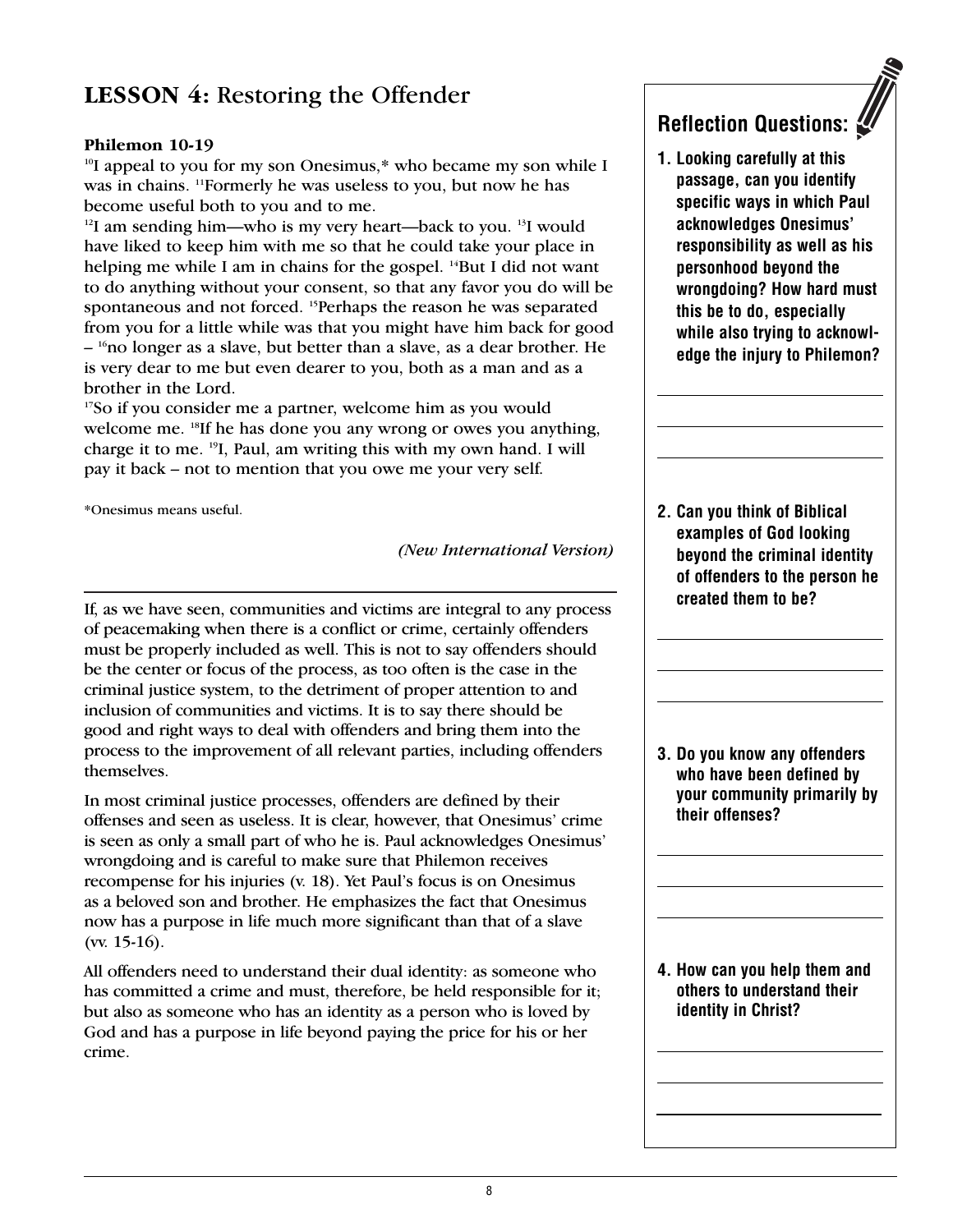## **LESSON 5:** Healing Wounds

#### **Philemon 8-19**

8 Therefore, although in Christ I could be bold and order you to do what you ought to do, <sup>9</sup>yet I appeal to you on the basis of love. I then, as Paul – an old man and now also a prisoner of Christ Jesus – <sup>10</sup>I appeal to you for my son Onesimus, who became my son while I was in chains. 11 Formerly he was useless to you, but now he has become useful both to you and to me.

 $12$ I am sending him – who is my very heart – back to you.  $13$ I would have liked to keep him with me so that he could take your place in helping me while I am in chains for the gospel. <sup>14</sup>But I did not want to do anything without your consent, so that any favor you do will be spontaneous and not forced. 15Perhaps the reason he was separated from you for a little while was that you might have him back for good – <sup>16</sup> no longer as a slave, but better than a slave, as a dear brother. He is very dear to me but even dearer to you, both as a man and as a brother in the Lord.

17 So if you consider me a partner, welcome him as you would welcome me. 18 If he has done you any wrong or owes you anything, charge it to me. 19I, Paul, am writing this with my own hand. I will pay it back – not to mention that you owe me your very self.

*(New International Version)*

Through our study to this point, we have looked at some key components of effective peacemaking: the importance of community; empowering victims; and restoring offenders. The aim of true peacemaking goes even further in ending the conflict and righting the wrong. Conflict resolution at its best and fullest leads to healing. Restorative justice emphasizes that, in order for a conflict to be fully resolved, the wounds inflicted in that conflict must be healed.

In this letter, we see that Paul has prepared everyone for their eventual meeting, but he knows this in itself will not fully resolve the conflict. Paul desires genuine, lasting reconciliation between Philemon, Onesimus, and the community. He wants the injuries and the relationships to be made healthy and whole again.

We see Paul paving the way for this healing of wounds in the way he treats all parties with gentle persuasion. His love for Philemon, Onesimus, and the community is obvious in his writing. His respectful treatment of all set an example for the others to follow. His recognition of harm done and his willingness to repair that harm showed a concern that Philemon's material hurts be healed. Finally, his focus on each individual's identity in the Lord and Christian community prepared the way for their community to grow back together with Onesimus as a healthy part of it.



**1. What do you think may have happened when Onesimus, Philemon, and the church met?**

**2. How might the respectful treatment of individuals, reparation of harm done, and successful reintegration of parties have contributed to healing in the meeting between Onesimus, Philemon, and then church?**

**3. What lessons can you draw from Paul's efforts as a peacemaker as you consider how to be a peacemaker yourself?**